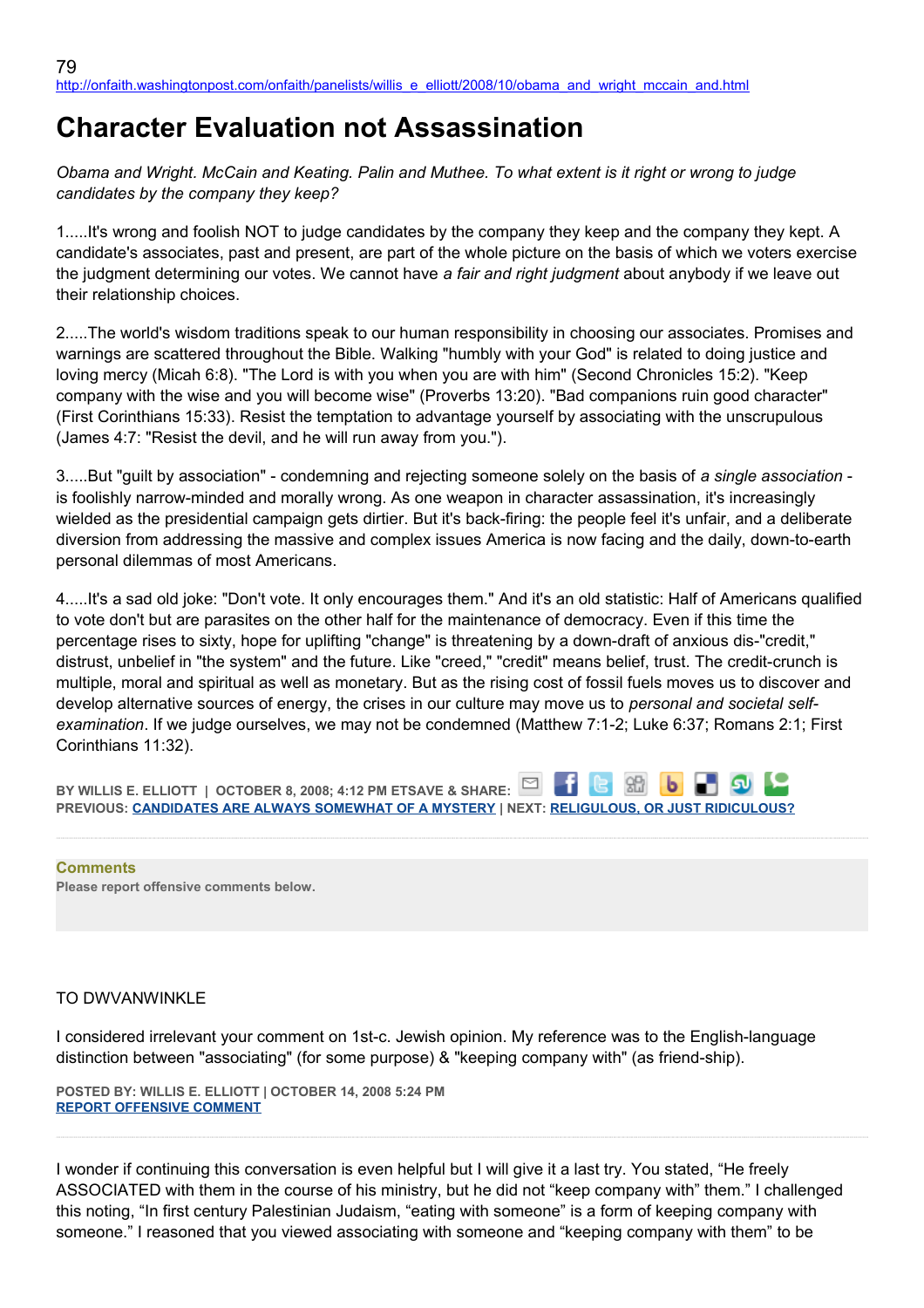mutually exclusive. Therefore I do not understand your statement "…the deep company / associate distinction did not exist for 1st-c. Palestinian Jewish table-fellowship. But I repeat: "Wrongly, you said that Jesus 'kept company with sinners and prostitutes'":

This led me to wonder if perhaps a better definition of "associate" might be helpful.

I agree that we should not judge someone by a single association. Furthermore, I don't think we should judge a person by any associations.

It did not bother me that you did not refer to Jesus by name.

I don't believe that I judged you; but I did disagree with your idea.

Peace, Rip

**POSTED BY: DWVANWINKLE1 | OCTOBER 13, 2008 9:09 PM [REPORT OFFENSIVE COMMENT](mailto:blogs@washingtonpost.com?subject=On%20Faith%20Panelists%20Blog%20%20%7C%20%20DWVanWinkle1%20%20%7C%20%20Character%20Evaluation%20not%20Assassination%20%20%7C%20%204550896&body=%0D%0D%0D%0D%0D================%0D?__mode=view%26_type=comment%26id=4550896%26blog_id=618)**

## TO DWVANWINKLE

1

Your asking me to define "association" underlines my statement that you did not give my entry "a serious reading." In my entry's first paragraph, I

fused "the company...," "associates," and "relationship choices."

2

Not "every reader"; but since you asserted that my entry neglected Jesus (whom I referred to by two Gospel citations), I referred ONLY you to my archive from contra-indictions.

3

Yes: the deep company / associate distinction did not exist for 1st-c. Palestinian Jewish table-fellowship. But I repeat: "Wrongly, you said that Jesus 'kept company with sinners and prostitutes'": YOU said. The "On Faith" question was about guilt by ASSOCIATION, specifically (as I capitalized in my first response to you) "A SINGLE ASSOCIATION."

4

I agree with you that "words and deeds" are a better basis for judging persons than are their associations. But that was not the "On Faith" question my entry was a response to.

I must repeat: In being so quick to judge me on not referencing Jesus BY NAME, you came under his judgment against being quick to judge. And you failed to ackknowedge my referencing Jesus BY CITATIONS.

**POSTED BY: WILLIS E. ELLIOTT | OCTOBER 13, 2008 4:05 PM [REPORT OFFENSIVE COMMENT](mailto:blogs@washingtonpost.com?subject=On%20Faith%20Panelists%20Blog%20%20%7C%20%20Willis%20E.%20Elliott%20%20%7C%20%20Character%20Evaluation%20not%20Assassination%20%20%7C%20%204550839&body=%0D%0D%0D%0D%0D================%0D?__mode=view%26_type=comment%26id=4550839%26blog_id=618)**

1. It is interesting that you blame the reader for what might be your lack of clarity and furthermore attribute a moral virtue or lack there of to an interpretation of your text. It might be helpful to define what you mean by the term 'association."

2. Do you expect every reader to read the archive of your postings instead of your essay on a topic? I made no judgment regarding your character. I merely critically interacted with your statements in one essay. But, I agree that it is foolish to reject someone based on a single association.

3. In first century Palestinian Judaism, "eating with someone" is a form of keeping company with someone. It seems to me that incarnation involves association as well as keeping company with others. I never accused Jesus of modeling his life upon those he with whom he associated.

4. I am more comfortable discerning a person's character based upon his/her words and deeds instead of the people with whom he/she associates.

Peace, Rip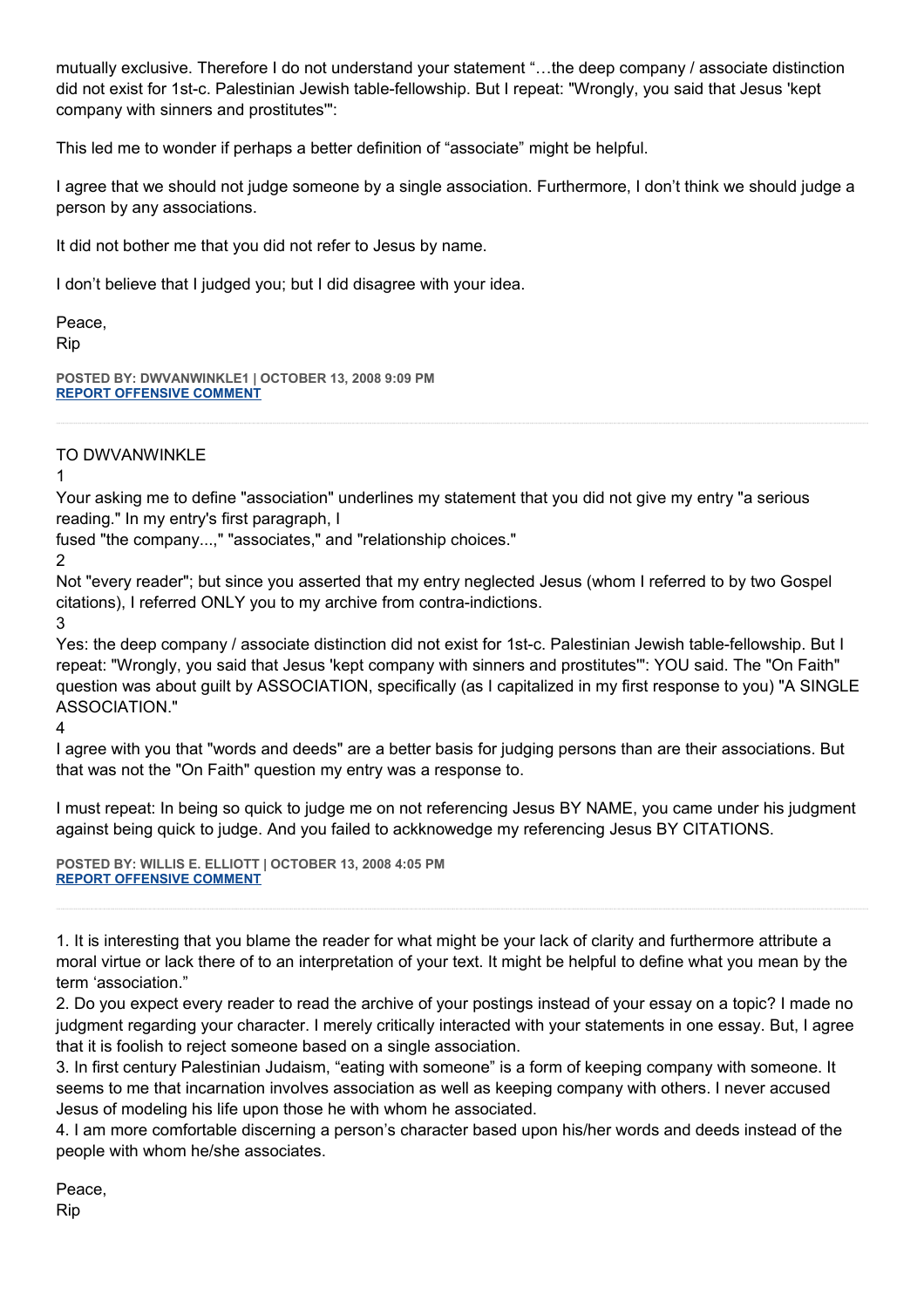## TO DWVANWINKLE

1

It's sad that you didn't notice your hypocrisy. Against Jesus' commandment (to which I refer in referencing Matthew 7:1-2 and Luke 6:37), you are quick to judge me without giving me a serious reading. 2

Observant of Jesus' commandment, I wrote that it is "foolishly narrow-minded and morally wrong" to "condemn and reject somebody solely on the basis of A SINGLE ASSOCIATION." That's "character assassination." I gave readers the two supporting Gospel references I've given you here in "1" (above). (Often in my "On Faith" entries I mention Jesus by name [though I do not do so in this entry], as you could observe by clicking on my "Archive.") 3

Wrongly, you said that Jesus "kept company with sinners and prostitutes."

He freely ASSOCIATED with them in the course of his ministry, but he did not "keep company with" them. As a prison chaplain, you yourself do not say you "keep company with" the prisoners; you say you "minister to" them, which of course requires your associating with them.

4

I hope you agree with my statement that "We cannot have a fair and right judgment about anybody if we leave out their relationship choices."

**POSTED BY: WILLIS E. ELLIOTT | OCTOBER 10, 2008 10:09 PM [REPORT OFFENSIVE COMMENT](mailto:blogs@washingtonpost.com?subject=On%20Faith%20Panelists%20Blog%20%20%7C%20%20Willis%20E.%20Elliott%20%20%7C%20%20Character%20Evaluation%20not%20Assassination%20%20%7C%20%204550175&body=%0D%0D%0D%0D%0D================%0D?__mode=view%26_type=comment%26id=4550175%26blog_id=618)**

Elliott states, "It's wrong and foolish NOT to judge candidates by the company they keep and the company they kept." He substantiates this with Scriptural citations which ignore the life of both the historical and the canonical Jesus.

If we were to use such a criterion, we would be forced to conclude that Jesus Christ was a horrendously immoral person since he kept company with sinners and prostitutes. Furthermore, I must consider myself to be chief among sinners. I associate with murderers, rapist and worse since I minister to prisoners at a closed custody prison and a maximum security prison.

I believe we are to be judged upon the choices we make, the habits we form and the character we create in cooperation with the grace of God.

Peace,

Rip

**POSTED BY: DWVANWINKLE | OCTOBER 10, 2008 1:56 AM [REPORT OFFENSIVE COMMENT](mailto:blogs@washingtonpost.com?subject=On%20Faith%20Panelists%20Blog%20%20%7C%20%20DWVanWinkle%20%20%7C%20%20Character%20Evaluation%20not%20Assassination%20%20%7C%20%204549793&body=%0D%0D%0D%0D%0D================%0D?__mode=view%26_type=comment%26id=4549793%26blog_id=618)**

Burning people at the stake for not believing in the SkyGod was also immoral wasn't it Doc? Once upon a time when religion ruled the world. But at the time you guys didn't see it that way and sat and watched folk scream in agony as they burned away...just for doubting the existence of some supernatural flying thingie called god.

Ah the good old days. Bet you miss them.

```
POSTED BY: COLINNICHOLAS | OCTOBER 9, 2008 11:40 PM
REPORT OFFENSIVE COMMENT
```
I hope we can see the difference between involvement in the Keating 5 scandal and S&L bailouts and Swiftboating.

There's also a difference between crediting a witch-hunter with one's political success and 'guilt by association' being taken to override what a candidate actually says.